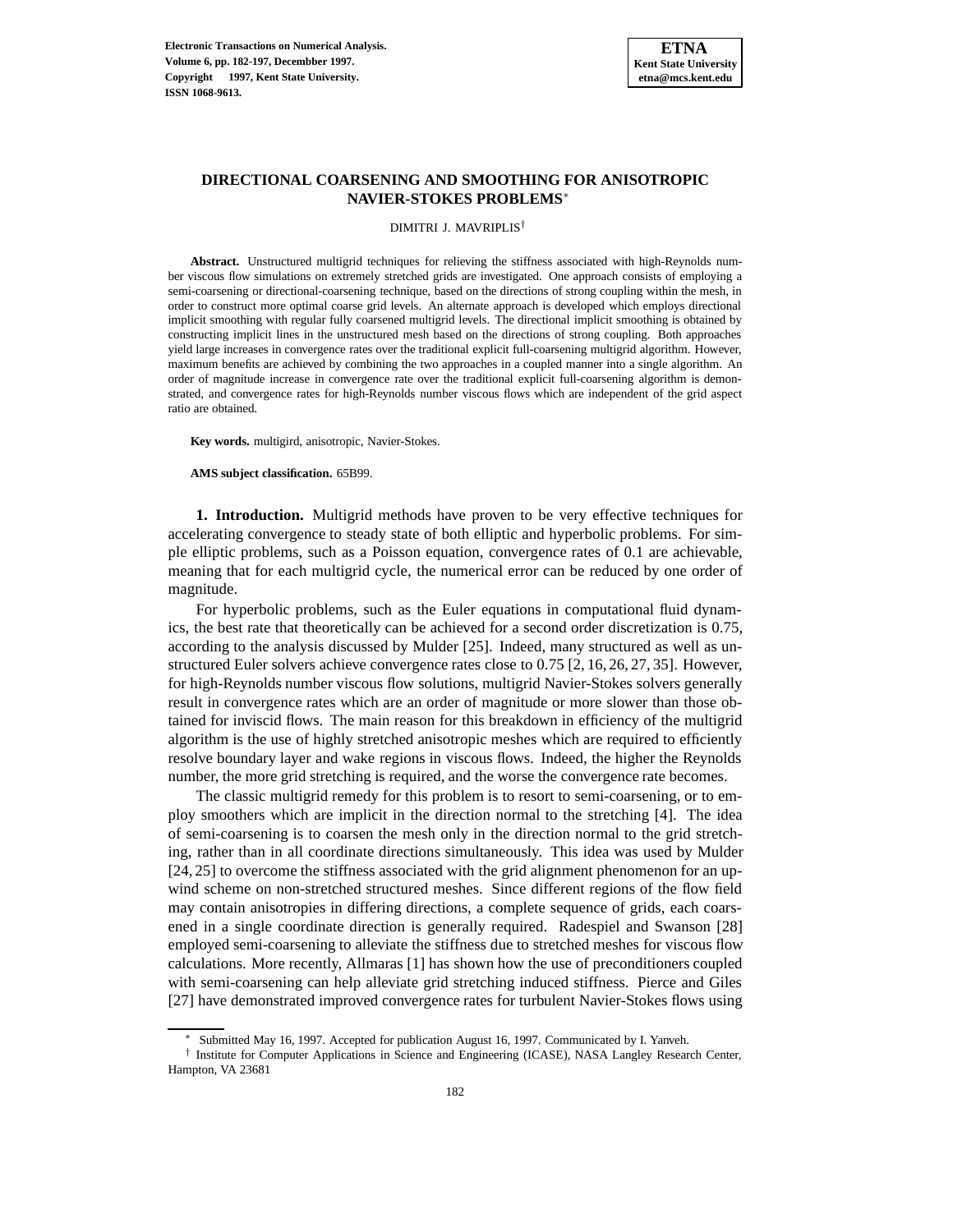diagonal preconditioning coupled with a J-coarsening technique on structured grids, where the grid is only coarsened in the J-coordinate direction, which is normal to the boundary layer.

Semi-coarsening techniques can be generalized to unstructured meshes as directional coarsening methods. Graph algorithms can be constructed to remove mesh vertices based on the local degree and direction of anisotropy in either the grid or the discretized equations. This is achieved by basing point removal decisions on the values of the discrete stencil coefficients. This is the basis for algebraic multigrid methods [33], which operate on sparse matrices directly, rather than on geometric meshes. These techniques are more general than those available for structured meshes, since they can deal with multiple regions of anisotropies in conflicting directions. They offer the possibility of constructing algorithms which attempt to generate the "optimal" coarse grid for the problem at hand. Morano et al. [23] have demonstrated how such techniques can produce almost identical convergence rates for a Poisson equation on an isotropic cartesian mesh, and a highly stretched unstructured mesh. More recently, Francescatto [7] has demonstrated convergence improvements for the Navier-Stokes equations using directional coarsening multigrid.

One of the drawbacks of semi- or directional-coarsening techniques is that they result in coarse grids of higher complexity. While a full-coarsening approach reduces grid complexity between successively coarser levels by a factor of 4 in 2D, and 8 in 3D, semi-coarsening techniques only achieve a grid complexity reduction of 2, in both 2D and 3D. This increases the cost of a multigrid V-cycle, and makes the use of W-cycles impractical. Perhaps more importantly for unstructured mesh calculations, the amount of memory required to store the coarse levels is dramatically increased, particularly in 3D. Raw [30] advocates the use of directional coarsening, but at a fixed coarsening rate of 10 to 1, in order to reduce overheads. This generally results in the removal of multiple neighboring points in the coarsening process, and thus requires a stronger smoother than a simple explicit scheme. An alternative to semicoarsening is to use a line solver in the direction normal to the grid stretching coupled with a regular full coarsening multigrid algorithm, at least for structured grid problems [4].

In the following sections, we examine the benefits obtained through the use of directional coarsening and implicit line solvers, and combine the two approaches to construct an efficient Reynolds averaged Navier-Stokes solver for very highly stretched meshes.

**2. Base Solver .** The Reynolds averaged Navier-Stokes equations are discretized by a finite-volume technique on meshes of mixed triangular and quadrilateral elements. The governing equations are given in integral form as:

(2.1) 
$$
\frac{\partial}{\partial t}(\mathbf{u}V) + \int_{\partial\Omega} (\mathbf{f}.\mathbf{n}) dS = \int_{\partial\Omega} (\mathbf{g}.\mathbf{n}) dS.
$$

The solution **u** is given by

**u** = ρ ρu<sup>j</sup> E (2.2) ,

and the ith components of the convective and viscous flux vectors are, respectively:

(2.3) 
$$
\mathbf{f_i} = \begin{pmatrix} \rho u_i \\ \rho u_i u_j + \delta_{ij} p \\ u_i (E + p) \end{pmatrix} \qquad \mathbf{g_i} = \begin{pmatrix} 0 \\ \tau_{ij} \\ u_k \tau_{ik} - q_i \end{pmatrix},
$$

where  $\rho$  is the density,  $u_j$ ,  $j = 1, 2$  represents the x and y velocity components, E is the total energy, and  $p$  is the pressure, which is related to the other variables by the perfect gas law:

(2.4) 
$$
p = (\gamma - 1) (E - \frac{1}{2}\rho(u^2 + v^2)),
$$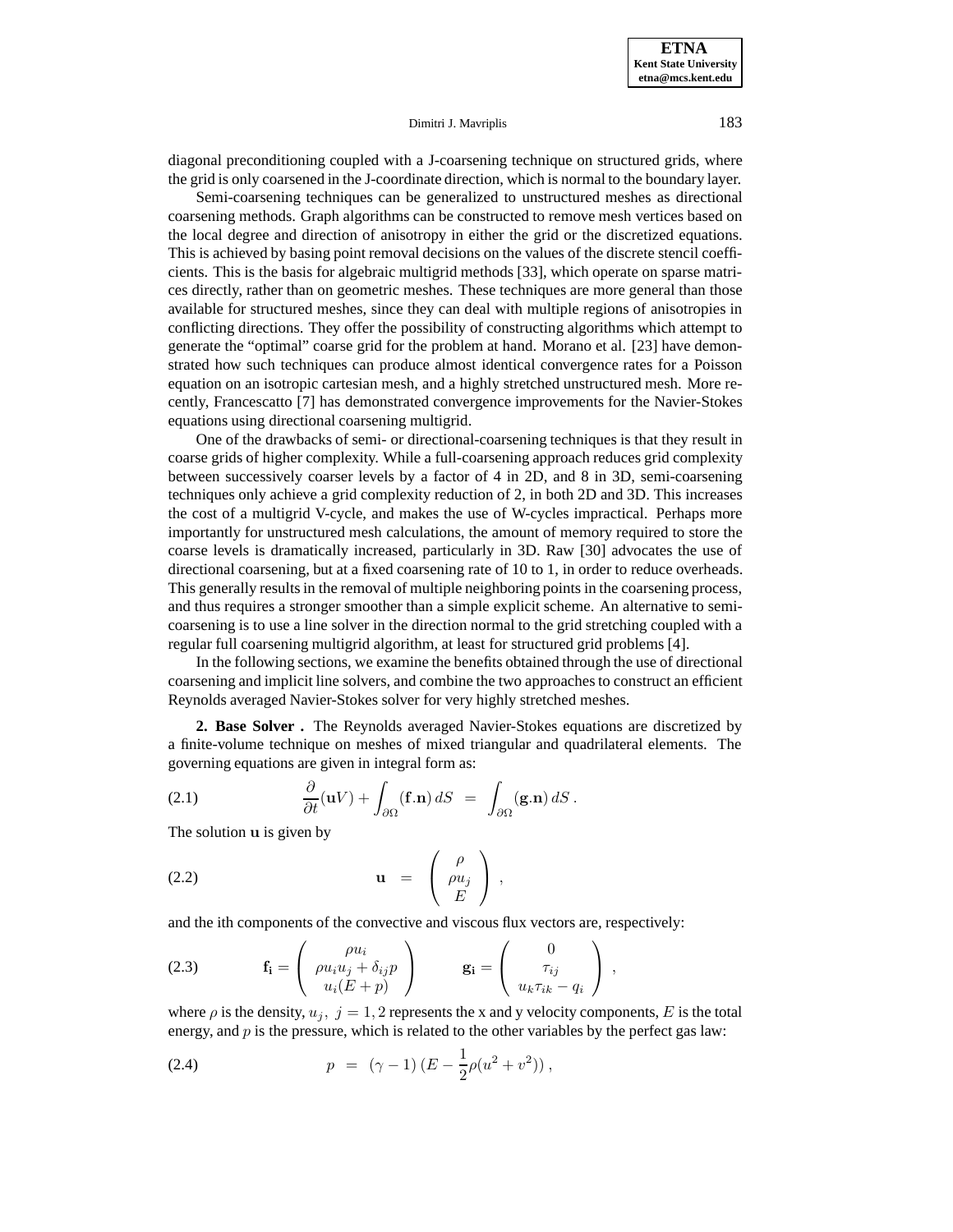where  $\gamma$  is a constant.  $\tau_{ij}$  and  $q_i$  represent the stress tensor and the heat flux vector. In the thin layer approximation to the Navier-Stokes equations, these terms can be taken as:

(2.5) 
$$
\tau_{ij} = \mu \frac{\partial u_i}{\partial x_j}, \qquad q_i = -\kappa \frac{\partial \frac{p}{\rho}}{\partial x_i},
$$

where  $\mu$  and  $\kappa$  denote the fluid viscosity and thermal conductivity, respectively. These values are determined as the sum of the corresponding fluid properties, which are given, and the turbulence quantities, which are obtained through the solution of an additional turbulence modeling equation [37]. In the finite volume method, the variables **u** are stored at the vertices of the mesh, V represents the volume of the control volume associated with each vertex, as depicted in Figure 1, and the flux integrals are taken over the boundary of the control volume, denoted as ∂Ω, with **n** being the normal vector at the control volume boundary.

The simplest way to compute these flux integrals is to precompute the fluxes at all vertices given the **u** values, and then integrate an average of the two fluxes on either side of a control-volume face with the face normal vector. This leads to a central difference scheme which is unstable unless additional artificial dissipation is employed. An alternative strategy is to use an upwind scheme. The upwinded fluxes can be constructed at a control-volume interface using an approximate Riemann solver [32] which computes an upwinded convective flux vector, given solution values  $\mathbf{u}_{\text{left}}$  and  $\mathbf{u}_{\text{right}}$  on either side of the control-volume boundary. If these solution values at the control-volume interfaces are taken as the values at the control-volume centers, a first order accurate scheme is obtained. To ensure second order accuracy, the interface values are extrapolated from the corresponding vertex values according to a Tayor expansion, using a control-volume gradient of **u** computed through a Green-Gauss contour integral about the control volumes. For multigrid calculations, a second-order discretization is employed for the convective terms on the fine grid, while a first-order discretization is used on the coarse grid levels.

In the simplified thin-layer form given above, the viscous fluxes are analogous to the terms of a simple diffusion equation, and are discretized by a finite difference scheme.

A sample mesh is depicted in Figure 2. Isotropic triangular elements are employed in regions of inviscid flow, and stretched quadrilateral elements are used in the boundary layer and wake regions. All elements of the grid are handled by a single unifying edge-based data-structure in the flow solver [19]. Triangular elements could easily be employed in the boundary layer regions simply by splitting each quadrilateral element into two triangular elements.

As shown in Figure 1, the resulting control-volumes for quadrilateral elements produce stencils with strong coupling in the direction normal to the grid stretching and weak coupling in the direction of stretching. When triangular elements are employed in regions of high mesh stretching, the stencils are complicated by the presence of diagonal connections, and do not decouple as simply in the normal and stretching directions as for quadrilateral elements. Therefore, the use of quadrilateral elements in regions of high mesh stretching is central to the solution algorithms described in this paper.

The basic time-stepping scheme is a three-stage explicit multistage (Runge-Kutta) scheme with stage coefficients optimized for high frequency damping properties [43], and a CFL number of 1.8. Convergence is accelerated by a local block Jacobi preconditioner, which involves inverting a  $4 \times 4$  matrix for each vertex at each stage [22, 26, 27, 31]. In this approach, the time step  $\Delta t_i$  in the original multi-stage scheme:

(2.6) 
$$
\mathbf{u}_i^{(k)} = \mathbf{u}_i^{(0)} + \, CFL \, \alpha_k \, \Delta t_i \times \mathbf{R}_i(\mathbf{u}^{(k-1)})
$$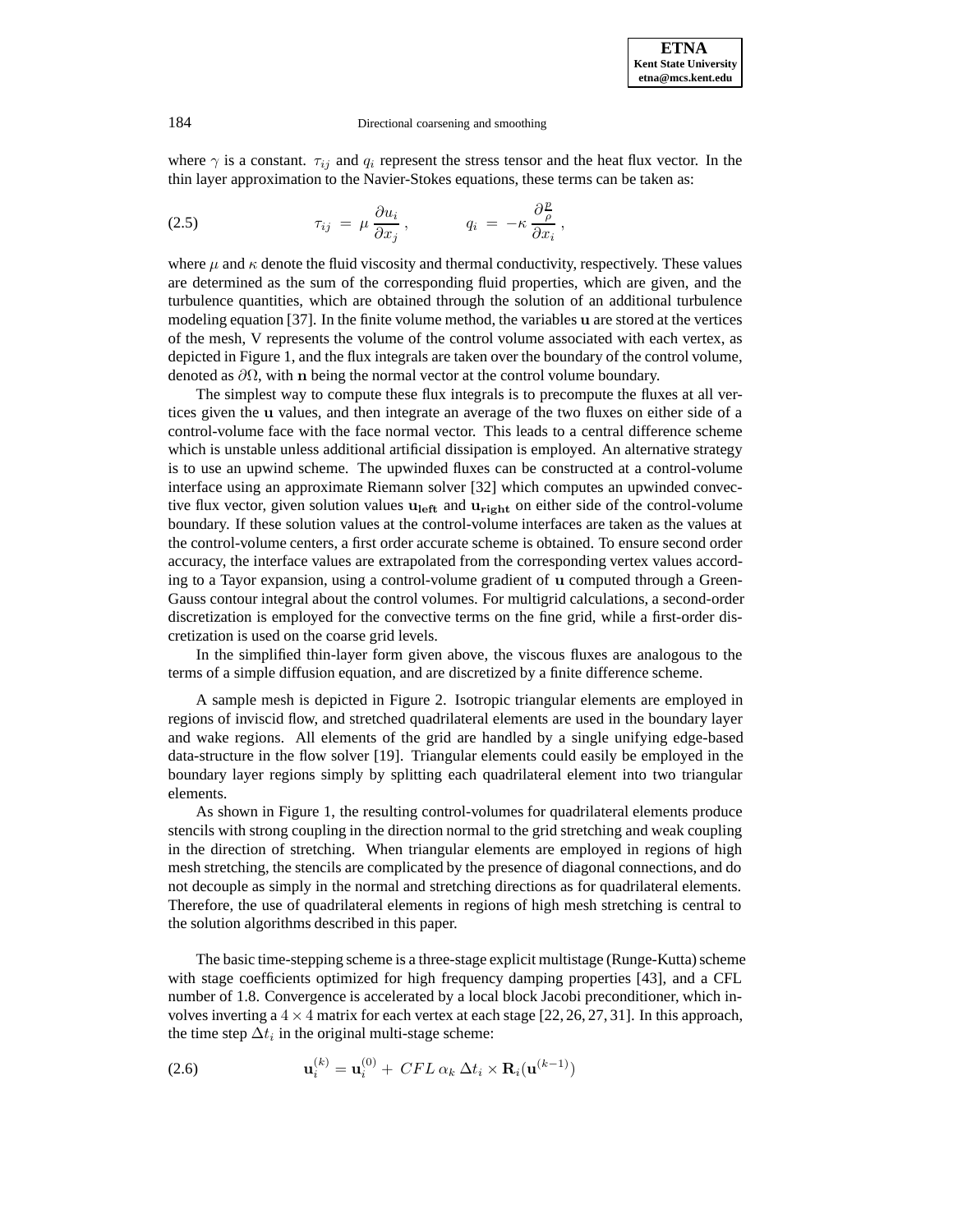is replaced by the inverse of the point-wise Jacobian  $[D]_i$  :

(2.7) 
$$
\mathbf{u}_{i}^{(k)} = \mathbf{u}_{i}^{(0)} + \, CFL \, \alpha_{k} \left[ \mathbf{D} \right]_{i}^{-1} \times \mathbf{R}_{i}(\mathbf{u}^{(k-1)})
$$

where CFL is the Courant – Friedrichs – Lewy number,  $\alpha_k$  is the coefficient of the  $k^{th}$ Runge-Kutta stage, and  $\mathbf{R}_i$  represents the discrete residual at vertex i. This approach, which can either be interpreted as a pre-conditioner, or as a local matrix time-step [41], has been shown to produce superior convergence rates for upwind schemes. No other techniques such as enthalpy damping or residual smoothing are employed [9].

The single equation turbulence model of Spalart and Allmaras [37] is utilized to account for turbulence effects. This equation is discretized and solved in a manner completely analogous to the flow equations, with the exception that the convective terms are only discretized to first-order accuracy.

**3. Directional-Coarsening .** In the context of unstructured meshes, there exists various strategies for implementing multigrid techniques. Two approaches that have been explored extensively by the author are the method of overset meshes, and the method of control-volume agglomeration [12, 16, 20, 36]. In the overset-mesh approach, a sequence of fine and coarse unstructured meshes is constructed either by hand, or in some automated fashion. These meshes are then employed in the multigrid algorithm, and variables are transferred between the various meshes of the sequence using linear interpolation. In the agglomeration approach, coarse levels are constructed by fusing together neighboring fine grid control volumes to form a smaller number of larger and more complex control volumes on the coarse grid.

While directional coarsening strategies can be employed in both multigrid approaches, for practical reasons we have chosen to utilize only the overset-mesh multigrid approach for these preliminary investigations. In fact, the same coarsening algorithm may be used for both approaches. In the overset-mesh approach, the graph coarsening algorithm is employed to select a subset of points from the fine grid from which the coarse grid will be formed. Once the coarse grid points have been determined, they must be triangulated in order to form a consistent coarse grid.

The coarsening algorithm is based on a weighted graph. Each edge of the mesh is assigned a weight which represents the degree of coupling in the discretization. In the true algebraic multigrid sense, these weights should be formed from the stencil coefficients. However, since the Navier-Stokes equations represent a system of equations, multiple coefficients exist for each edge. For simplicity, the edge weights are taken as the inverse of the edge length. For each fine grid vertex, the average and the maximum weight of all incident edges are precomputed and stored. This ratio of maximum to average weight is an indication of the local anisotropy in the mesh at each vertex. The coarsening algorithm begins by choosing an initial vertex as a coarse grid point or seed point, and attempts to remove neighboring points by examining the corresponding edge weights. If the ratio of maximum to average weights at the seed point is greater than  $\alpha$ , (usually taken as  $\alpha = 4$ ), then only the neighboring vertex along the edge of maximum weight is removed. Otherwise, (i.e. in isotropic regions) all neighboring edges are removed. The next seed point is then taken from a priority list which contains points which are adjacent to points which have previously been deleted.

In the present implementation, the graph-based coarsening algorithm is only employed in the boundary-layer and wake regions. Once these regions have been coarsened, the remaining regions of the domain are regridded using a Delaunay advancing-front technique with user specified resolution. This approach is purely for convenience, since the original mesh is generated by a two-step procedure, which employs an advancing-layers technique in the regions of viscous flow, and an advancing-front Delaunay triangulation in regions of inviscid flow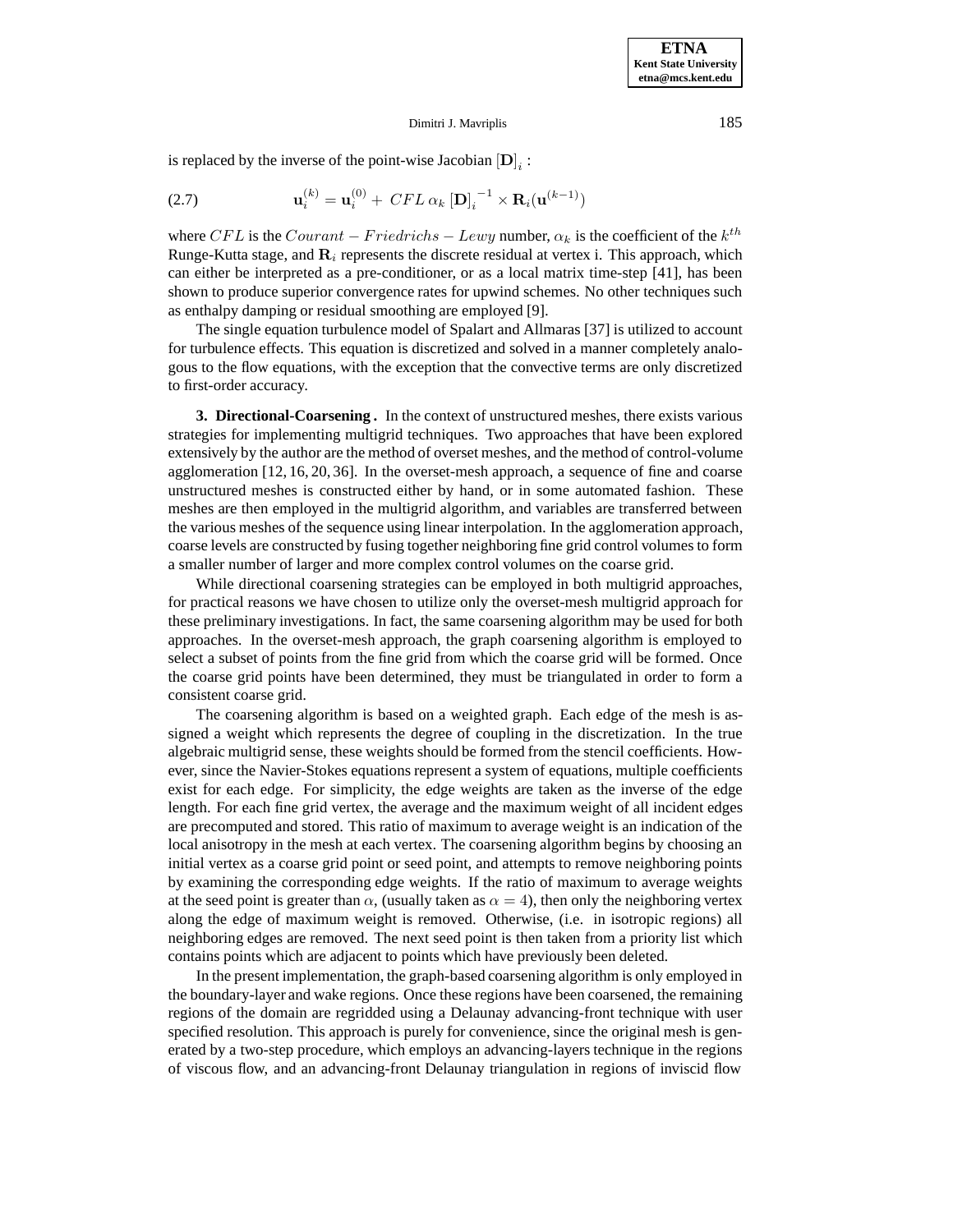[17, 18]. The full weighted-graph coarsening algorithm will be implemented in the context of agglomeration multigrid in future work.

The first test case illustrates the convergence rates achievable for isotropic problems with the present algorithm. The inviscid transonic flow over a NACA 0012 airfoil is computed at a Mach number of 0.73 and incidence of 2.31 degrees. The mesh contains 5849 vertices and consists uniquely of isotropic triangular elements. The convergence history is documented in Figure 3. A total of 5 multigrid levels were employed, and a residual reduction of 11 orders of magnitude over 100 multigrid W-cycles was obtained. The overall convergence rate for this case is 0.77, which is very close to the theoretical limit of 0.75.

The second test case illustrates the stiffness induced by anisotropy. The viscous turbulent flow over the same geometry at the same conditions with a Reynolds number of 5 million is computed on the mesh depicted in Figure 1. This mesh contains a total of 4880 points. The cells on the airfoil surface have a height of 2.e-06 chords, and the maximum cell aspect ratio in the mesh is 20,000. This type of mesh is required in order to capture the boundary layer gradients. The computed Mach contours at these conditions are displayed in Figure 4. The convergence rate is depicted in Figure 5, using 5 multigrid levels which were constructed using the unweighted or full-coarsening version of the coarsening algorithm, as described in [20]. The slowdown in convergence over the inviscid test case is dramatic. After an initial phase of rapid convergence, the residual reduction rate slows down to less than 0.99 per multigrid W-cycle. Figure 5 also depicts the convergence rate of the same algorithm when a sequence of directionally coarsened grids is employed in the multigrid algorithm. The improvement is substantial, yielding a residual reduction of 0.91 per multigrid V-cycle.

**4. Directional Implicit Smoothers .** Although directional coarsening strategies for multigrid can achieve large increases in convergence speed, as demonstrated in the previous case, the coarse grids are more complex than those obtained in the full coarsening strategy. Note for example in the previous case that a V-cycle was required, since the W-cycle is impractical in this case. As mentioned previously, the overhead required to store the coarse levels is also greatly increased in such cases.

An alternative approach is to use a directionally implicit smoother in conjunction with full coarsening multigrid. For structured grids, an example of a directionally implicit smoother is a line solver. Line solvers are attractive because they result in block-tridiagonal matrices which can be solved very efficiently. For unstructured grids, predetermined grid lines do not exist. However, line solvers can still be employed, provided lines are artificially constructed in the unstructured grid. Techniques for constructing lines in an unstructured grid have previously been described in the literature [8, 14]. In those efforts, lines which span the entire grid were constructed using unweighted graph techniques. In the present context, the role of the line solver is to relieve the stiffness induced by grid anisotropy. Therefore, lines are desirable only in regions of strong anisotropy, and in these regions they must propagate along the direction of strong coupling.

Given these requirements, an algorithm to build lines in an anisotropic mesh can be constructed using a weighted graph technique, in a manner analogous to the algorithm for directional coarsening described previously. The edge weights are defined as previously, and the ratio of maximum to average adjacent edge weight is pre-computed for every mesh vertex. The vertices are then sorted according to this ratio. The first vertex in this ordered list is then picked as the starting point for a line. The line is built by adding to the original vertex the neighboring vertex which is most strongly connected to the current vertex, provided this vertex does not already belong to a line, and provided the ratio of maximum to minimum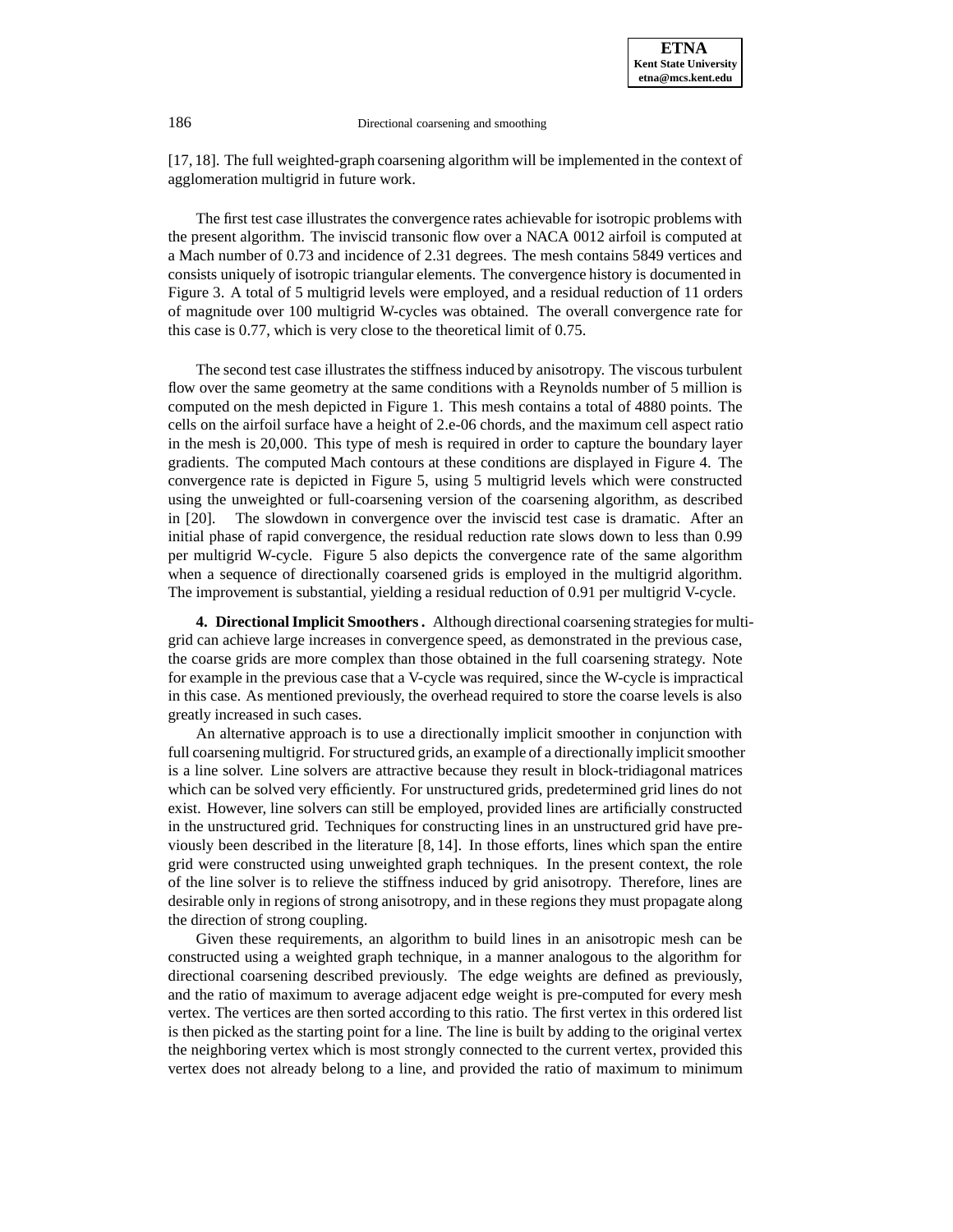edge weights for the current vertex is greater than  $\alpha$ , (using  $\alpha = 4$  in all cases). The line terminates when no additional vertex can be found. If the originating vertex is not a boundary point then the procedure must be repeated beginning at the original vertex, and proceeding with the second strongest connection to this point. When the entire line is completed, a new line is initiated by proceeding to the next available vertex in the ordered list. Ordering of the initial vertex list in this manner ensures that lines originate in regions of maximum anisotropy, and terminate in isotropic regions of the mesh. The algorithm results in a set of lines of variable length. In isotropic regions, lines containing only one point are obtained, and the point explicit scheme is recovered.

On vector machines, the block-tridiagonal line solves must be vectorized across the lines. Because the lines have varying lengths, all lines must be made of similar length by padding the matrices of the shorter lines with zeros on the off-diagonals and ones on the diagonal entries, in such a way that zero additional corrections are generated at these locations by the implicit solver. To minimize the amount of padding required, the lines are sorted into groups, such that within each group, all lines are close in size to one another. Vectorization then takes place over the lines within each group. Using groups of size 100, the additional overhead due to padding is of the order of 10%. An alternative approach would be to replace the tridiagonal inversion routine with a cyclic reduction algorithm which can be vectorized directly. This may however result in substantially shorter vector lengths.

In the current approach, the size of the vector groups also determines the amount of memory required for the line solves, since the tridiagonal matrices are constructed just prior to, and discarded just after the lines are solved, and all lines are uncoupled. For scalar machines, lines may be processed individually, and the memory requirements (i.e. additional working memory required by the implicit solver) are determined by the length of the longest line in the grid.

The implicit system generated by the set of lines can be viewed as a simplification of the general Jacobian obtained from a linearization of a backwards Euler time discretization, where the Jacobian is that obtained from a first-order discretization. For block-diagonal preconditioning, all off-diagonal block entries are deleted, while in the line-implicit method, the block entries corresponding to the edges which constitute the lines are preserved. The implicit line solver is applied as a preconditioner to the three-stage explicit scheme described previously. At each stage in the multi-stage scheme, the corrections previously obtained by multiplying the residual vector by the inverted block-diagonal matrix are replaced by corrections obtained by solving the implicit system of block-tridiagonal matrices generated from the set of lines. This implementation has the desirable feature that it reduces exactly to the block-diagonal preconditioned multi-stage scheme when the line length becomes one (i.e. 1 vertex and zero edges), as is the case in isotropic regions of the mesh.

As an example, the viscous flow case of the previous section has been recomputed using the line-implicit solver with full-coarsening multigrid. The set of lines generated in the mesh of Figure 1 are depicted in Figure 6. The lines extend through the boundary layer and wake regions, and have mostly a length of 1 (i.e. 1 vertex and zero edges) in the regions of inviscid flow where the mesh is isotropic. A total of 5 meshes was employed in the multigrid sequence. The convergence rate for this algorithm is depicted in Figure 7. The residuals are reduced by over 4 orders of magnitude in 100 cycles, which corresponds to a residual reduction rate of 0.92 per multigrid W-cycle. This rate is close to that obtained by the point-wise scheme using directional coarsening. However, the coarse grids are of lower complexity in this case and a W-cycle has been used.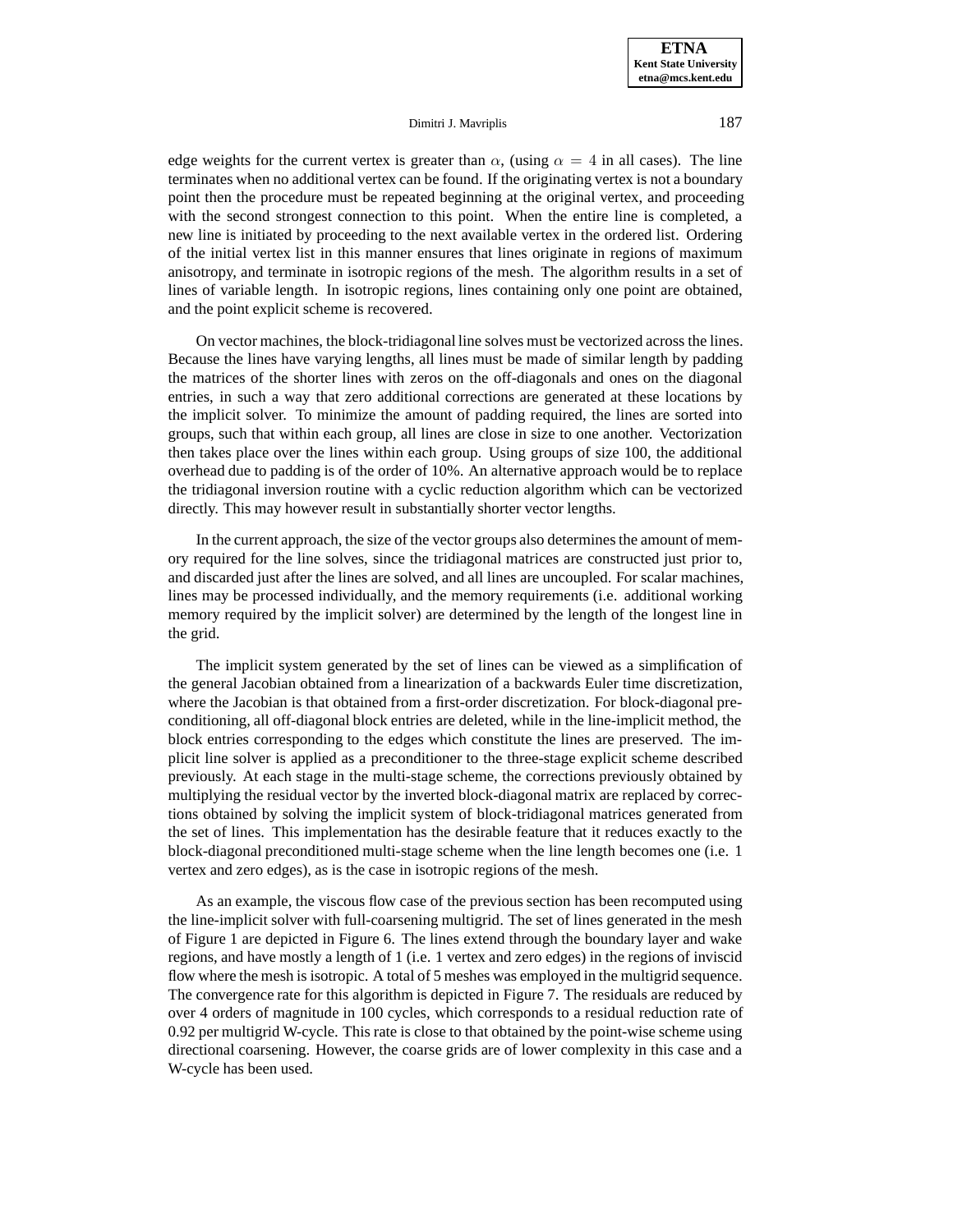**5. Combining Directional Coarsening and Smoothing .** There are obvious similarities between the directional coarsening algorithm and the technique used to construct lines for the directional implicit method. These two techniques can be combined, in a coupled manner, to produce a more robust and efficient overall algorithm. The simplest way to combine these techniques is to use the pre-conditioned line-implicit smoother with a sequence of directionally coarsened coarse multigrid levels. In order to more closely couple these two techniques, we use exactly the same criteria for coarsening and for line construction. This ensures that coarsening will proceed in the same direction and along the lines determined for the implicit solver.

An example of this combined algorithm is depicted by the convergence plot in Figure 8. In this case, the combined directional-implicit-coarsening algorithm has been used to solve the same viscous turbulent flow as described in the previous sections. The fine mesh for this case is similar to the one displayed in Figure 1, but contains 5828 points, and the mesh cells near the airfoil boundary have a height of 2.e-07 chord lengths, and the maximum aspect-ratio cell in the mesh is 200,000. This represents an order of magnitude more anisotropy than the previous mesh. Even on this extremely stretched grid, the residuals are reduced by over 4 orders of magnitude over 100 cycles, which results in a average convergence rate of 0.92 per multigrid V-cycle. This rate is comparable to that achieved by either algorithm separately on the previous case. However, on this more highly stretched grid, neither algorithm alone could deliver this type of performance.

On the other hand, this case is still plagued by the high coarse grid complexities of the semi-coarsening approach. However, these two techniques, directional coarsening and directional implicit smoothing, are two strategies for treating the same problem. In this respect they are more overlapping in nature than complementary, and one of these techniques may be relaxed somewhat. We therefore propose to perform directional-coarsening as described previously, along the direction of the implicit lines, but at a faster coarsening rate of 4:1. Therefore, rather than remove every second point along the implicit lines, we remove three points for every preserved coarse grid point along the implicit lines. In isotropic regions, the coarsening algorithm remains unchanged. This has the effect of generating a sequence of coarse grids which has roughly the same complexity as that obtained by the full-coarsening technique. To illustrate this approach, the same case has been recomputed using the lineimplicit smoother and directional coarsening at a 4:1 rate. The convergence rate is compared with that obtained previously in Figure 8. The average residual reduction rate for this case is 0.88. The fact that this rate is even faster than that achieved in the previous example is attributed to the use of W-cycles in the current calculation, which is made possible due to the low complexity of the coarse grids.

The combined directional implicit-coarsening multigrid algorithm produces convergence rates which are insensitive to the degree of grid stretching. This is illustrated by computing the flow over an RAE 2822 airfoil on three different grids of the same streamwise resolution but with varying normal wall and wake resolution. The first grid contains a normal wall spacing of  $10^{-5}$  chords, and a total of 12,568 points, while the second grid contains a normal wall spacing of  $10^{-6}$  chords, and 16,167 points, and the third grid a normal wall spacing of  $10^{-7}$  chords, and 19,784 points. The second grid contains what is generally regarded as suitable normal and streamwise resolution for accurate computation of this type of problem, while the first and third grids are most likely under-resolved and over-resolved in the direction normal to the boundary layer, respectively. The second grid is displayed in Figure 9, while the Mach contours of the solution computed on this grid are displayed in Figure 10. A matrixbased artificial dissipation discretization [38] is employed for these calculations rather than the upwind scheme described previously. This discretization delivers similar accuracy as the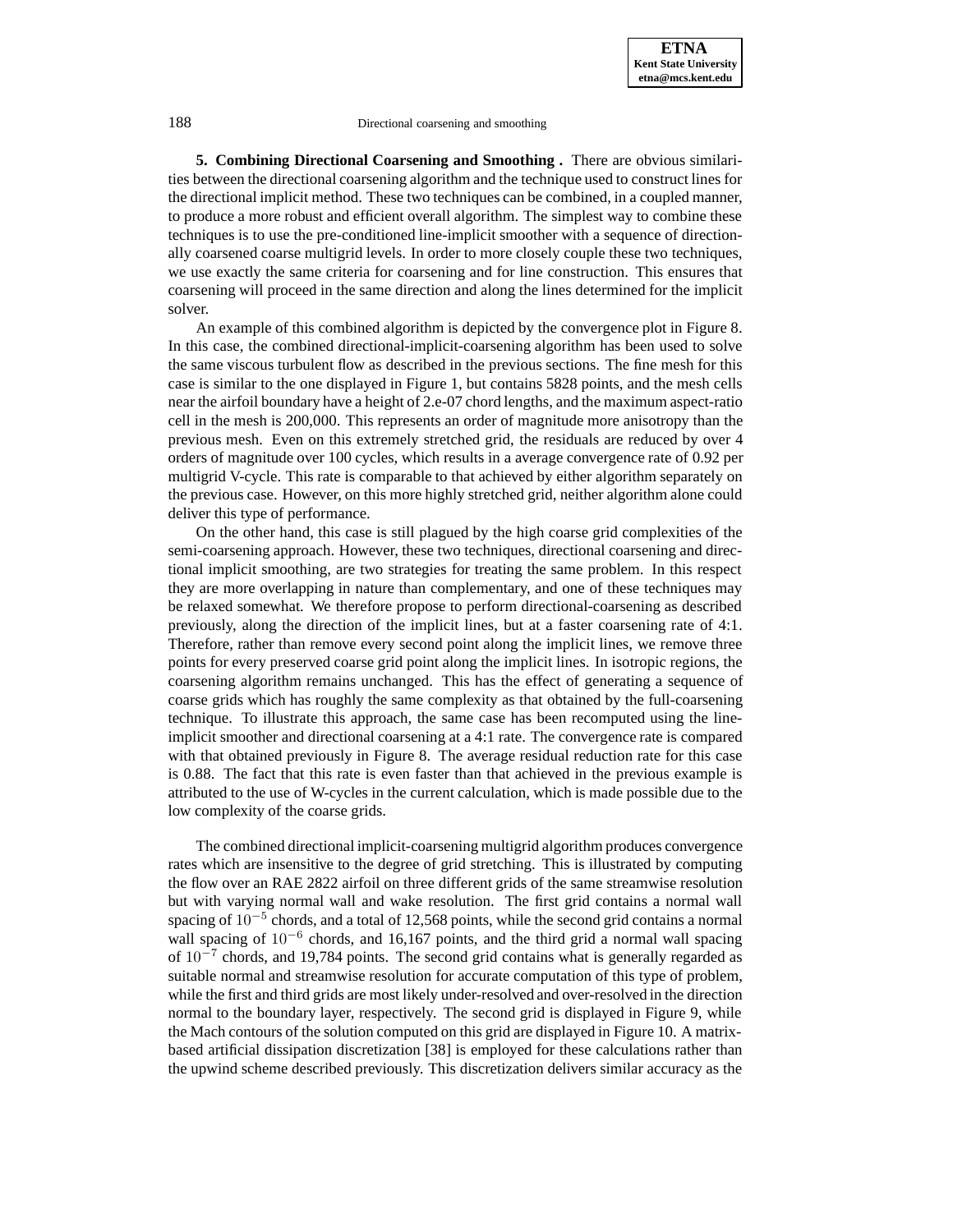Roe Riemann-solver based upwind scheme, but does not require the use of a limiter, which may adversely affect convergence for transonic flow cases.

The convergence rates obtained on these three grids are displayed in Figure 11, using the original explicit full-coarsening multigrid algorithm, and the new directional-implicitcoarsening multigrid algorithm. The convergence of the original algorithm degrades as the mesh stretching increases, whereas the convergence of the new algorithm is essentially constant for all three meshes. Considering that these three meshes represent a two order of magnitude variation in the amount of mesh stretching, the performance of the directionalimplicit-coarsening multigrid algorithm can be qualified as mesh aspect-ratio independent.

**6. Conclusions and Further Work .** In the above discussion, the cost of the graph algorithms used to construct the lines and the coarse grid levels is not considered. In all cases, the cost of this pre-processing is negligible compared to the cost of the multigrid solution process. The preprocessing requires no more than several seconds of CPU time, while the multigrid solution requires of the order of one or more hours for the examples described in this paper. This is despite the fact that the worst case complexity of the pre-processing graph algorithms is  $O(N \log N)$  which is higher than the optimal complexity of  $O(N)$  for the multigrid algorithm.

The comparisons between various schemes have all been made on a per cycle basis. While this is useful for determining the relative effectiveness of each technique as a multigrid smoother, and the degree to which the overall algorithm approaches the hypothetical "optimal" algorithm, it does not convey the relative costs of these various schemes. One of the reasons direct cpu comparisons have not been made is that the current code is not sufficiently optimized to provide a fair comparison with the baseline algorithm. Another reason, is that the technique used for coarse grid construction results in less than optimal coarse grid complexity since the inviscid regions of the flow are actually regridded, rather than coarsened by point removal. (However, the boundary layer and wake regions exhibit optimal coarsening).

The ultimate goal of this work is to incorporate these techniques into the more practical agglomeration or algebraic multigrid method described in [20, 21]. The development of an optimal grid coarsening scheme for agglomeration multigrid is currently under development. Figure 12 illustrates the first agglomerated level of a stretched unstructured grid, where the agglomeration has been constrained to proceed along the implicit-lines in the boundary layer regions, at a rate of 4:1. In the isotropic regions of the mesh, this algorithm reverts to that developed in [20, 21].

Preliminary results using the agglomeration multigrid strategy provide a comparison of the original isotropic explicit multigrid scheme with the directional implicit multigrid scheme based on cpu time, as shown in Figure 13. The explicit multigrid scheme employs a five stage Runge-Kutta smoother, and a residual smoothing technique for convergence acceleration [9], while the directional implicit multigrid scheme employs a three-stage Runge-Kutta smoother with line preconditioning. This represents the empirically attained optimal strategies for both types of multigrid algorithms. Further efficiencies are obtained in the latter case by inverting the line Jacobians at the first stage of the Runge-Kutta smoother, and freezing these inverted Jacobians for the remaining stages. This results in the cost of a directional implicit multigrid cycle being almost identical to that achieved by the explicit multigrid scheme. The comparison based on CPU time in Figure 13 is therefore very similar to the comparisons in the previous section based on multigrid cycles.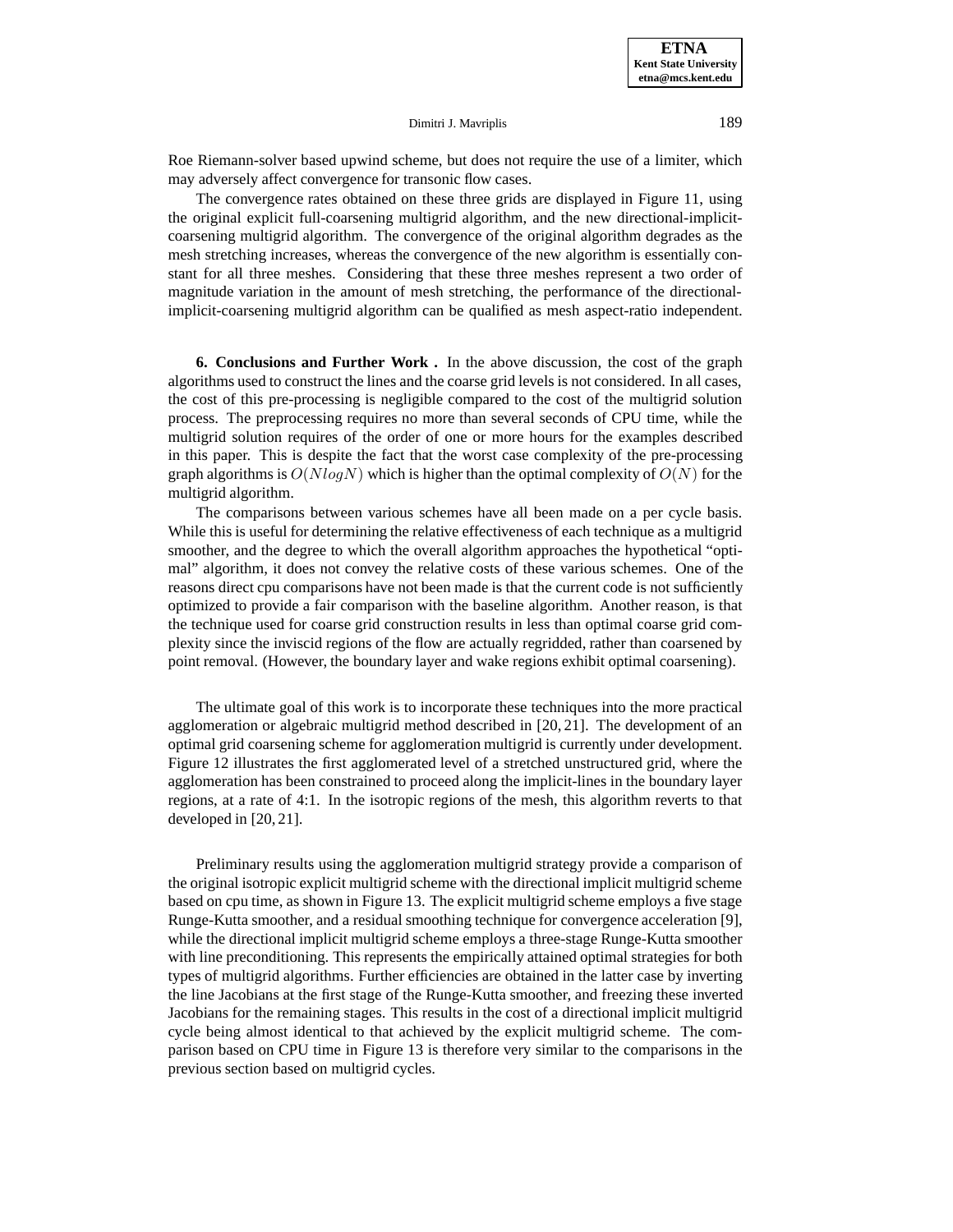Although the proposed algorithms in this work have demonstrated convergence rates independent of the degree of grid stretching, the convergence rates obtained for viscous flows are still somewhat slower than what may be achieved for simple inviscid flow problems. Additional research is required to further reduce these rates consistently for all types of viscous flow problems. Perhaps the most promising avenue of research is to develop more sophisticated preconditioners in an effort to provide a better multigrid smoother at low additional cost [13, 40].

#### REFERENCES

- [1] S. R. ALLMARAS, *Analysis of semi-implicit preconditioners for multigrid solution of the 2d compressible navier-stokes equations*, In *Proceedings of the 12th AIAA CFD Conference, San Diego CA*, June 1995, AIAA Paper 95-1651-CP.
- [2] W. K. ANDERSON R. RAUSCH AND D. BONHAUS, *Implicit multigrid algorithms for incompressible turbulent flows on unstructured grids*, In Proceedings of the 12th AIAA CFD Conference, San Diego CA, June 1995, AIAA Paper 95-1740-CP.
- [3] T. J. BARTH AND S. W. LINTON, *An unstructured mesh newton solver for compressible fluid flow and its parallel implementation*, AIAA paper 95-0221, January 1995.
- [4] A. BRANDT, *Multigrid techniques with applications to fluid dynamics:1984 guide*, In VKI Lecture Series, pages 1–176, March 1984.
- [5] Y. CHOI AND C. MERKLE, *The application of preconditioning to viscous flows*, J. Comp. Phys., 105(1993), pp. 207-223.
- [6] D. L. DARMOFAL AND P. J. SCHMID, *The importance of eigenvectors for local preconditioners of the euler equations*, In Proceedings of the 12th AIAA CFD Conference, San Diego, CA, pages 102–117, June 1995. AIAA Paper 95-1655-CP.
- [7] J. FRANCESCATTO, *R´esolution de l'´equation de Poisson sur des maillages ´etir´es par une methode multigrille*, INRIA Report No. 2712, November 1995.
- [8] O. HASSAN, K. MORGAN, AND J. PERAIRE, *An adaptive implicit/explicit finite element scheme for compressible high speed flows*, AIAA Paper 89-0363, January 1989.
- [9] A. JAMESON, W. SCHMIDT, AND E. TURKEL, *Numerical solution of the Euler equations by finite volume methods using Runge-Kutta time stepping schemes*, AIAA Paper 81-1259, 1981.
- [10] D. JESPERSEN T. PULLIAM AND P. BUNING, *Recent enhancements to OVERFLOW*, AIAA Paper 97-0644, January 1997.
- [11] G. KARYPIS AND V. KUMAR, *A fast and high quality multilevel scheme for partitioning irregular graphs*, Technical Report Technical Report 95-035, University of Minnesota, 1995. A short version appears in Intl. Conf. on Parallel Processing 1995.
- [12] M. LALLEMAND, H. STEVE, AND A. DERVIEUX, *Unstructured multigridding by volume agglomeration: Current status*, Comput. & Fluids, 21(1992), pp. 397–433.
- [13] J. F. LYNN AND B. VAN LEER, *A semi-coarsened multigrid solver for the euler and navier-stokes equations with local preconditioning*, In Proceedings of the 12th AIAA CFD Conference, San Diego, CA, pages 242–252, June 1995. AIAA Paper 95-1667-CP.
- [14] D. MARTIN AND LÖHNER, *An implicit linelet-based solver for incompressible flows*, AIAA Paper 92-0668, January 1992.
- [15] L. MARTINELLI AND A. JAMESON, *Validation of a multigrid method for the Reynolds-averaged Navier-Stokes Equations*, AIAA Paper 88-0414, January 1988.
- [16] D. J. MAVRIPLIS, *Three-dimensional multigrid for the Euler equations*, AIAA Journal, 30(7):1753–1761, July 1992.
- [17] , *An advancing-front Delaunay triangulation algorithm designed for robustness*, AIAA paper 93-0671, January 1993.
- [18]  $\longrightarrow$ , *Unstructured mesh generation and adaptivity*, In 26th VKI Lecture Series on Computational Fluid Dynamics, Lecture Series 1995-02, Von Karman Institute for Fluid Dynamics, Rhode Saint Genese, Belgium,arch 1995.
- [19] D. J. MAVRIPLIS AND V. VENKATAKRISHNAN, *A unified multigrid solver for the Navier-Stokes equations on mixed element meshes*, AIAA Paper 95-1666, June 1995.
- [20] , *Agglomeration multigrid for two dimensional viscous flows*, Comput. & Fluids, 24(1995), pp. 553–570.
- [21]  $\longrightarrow$ , *A 3D agglomeration multigrid solver for the Reynolds-averaged Navier-Stokes equations on unstructured meshes*, Internat. J. Numer. Methods Fluids, 23(1996), pp. 527–544.
- [22] E. MORANO AND A. DERVIEUX, *Looking for O(N) Navier-Stokes solutions on non-structured meshes*, In 6th Copper Mountain Conf. on Multigrid Methods, NASA Conference Publication 3224, 1993, pp.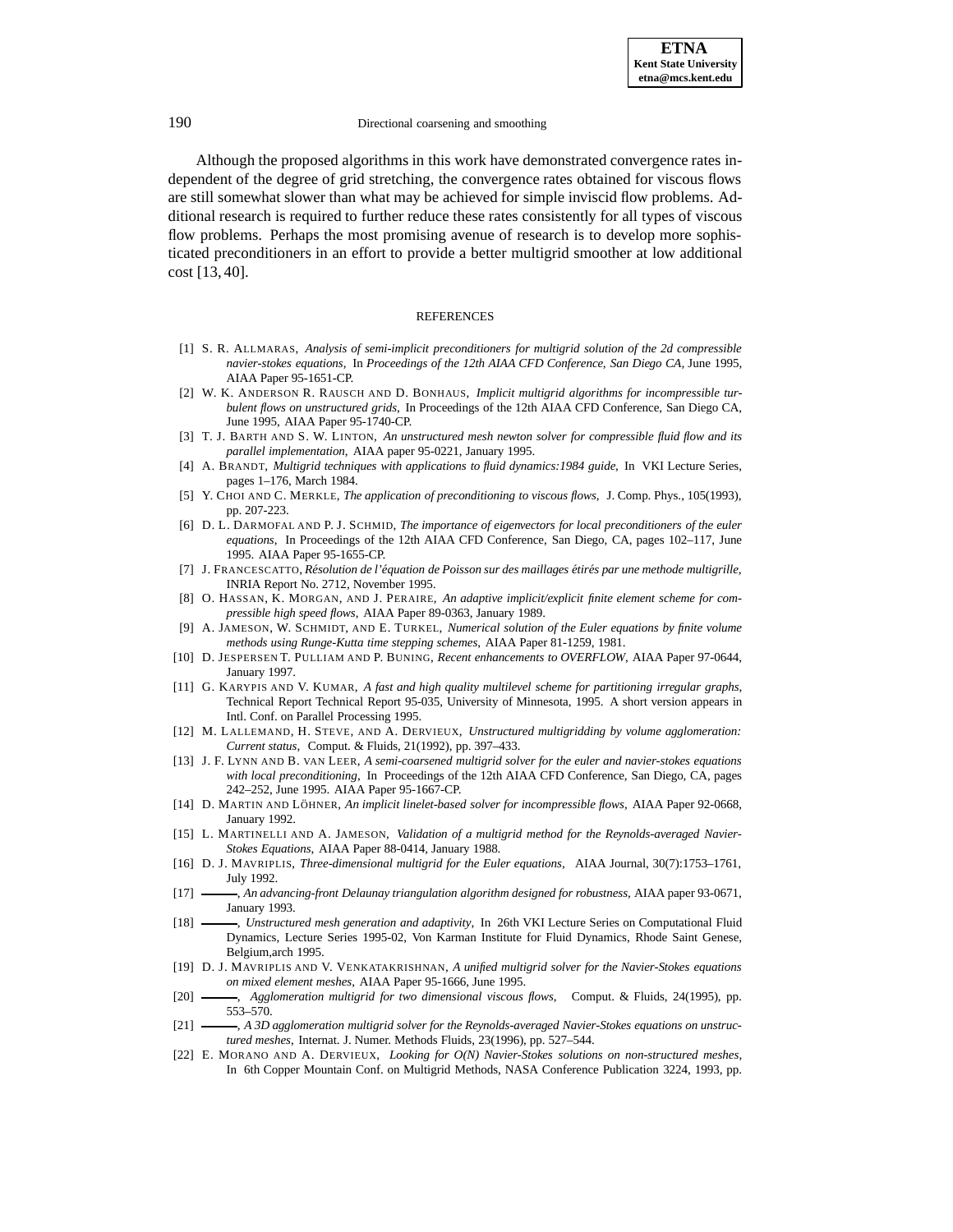449–464.

- [23] E. MORANO D. J. MAVRIPLIS AND V. VENKATAKRISHNAN, *Coarsening strategies for unstructured multigrid techniques with application to anisotropic problems*, In 7th Copper Mountain Conf. on Multigrid Methods, NASA Conference Publication 3339, April 1995, pp. 591–606.
- [24] W. A. MULDER, *A new multigrid approach to convection problems*, J. Comp. Phys., 83(1989), pp. 303–323.
- [25] , *A high resolution Euler solver based on multigrid semi-coarsening and defect correction*, J. Comput. Phys., 100(1992), pp. 91–104.
- [26] C. OLLIVIER-GOOCH, *Towards problem-independent multigrid cnvergence rates for unstructured mesh methods i: Inviscid and laminar flows*, In Proceedings of the 6th International Symposium on CFD, Lake Tahoe, NV, September 1995.
- [27] N. PIERCE AND M. GILES, *Preconditioning on stretched meshes*, AIAA paper 96-0889, January 1996.
- [28] R. RADESPIEL AND R. C. SWANSON, *Progress with multigrid schemes for hypersonic flow problems*, J. of Comput. Phys., 116(1995), pp. 103–122.
- [29] , *An investigation of cell-centered and cell-vertex multigrid schemes for the Navier-Stokes equations*, AIAA paper 89-053, January 1989.
- [30] M. RAW, *Robustness of coupled algebraic multigrid for the Navier-Stokes equations*, AIAA paper 96-0297, January 1996.
- [31] K. RIEMSLAGH AND E. DICK, *A multigrid method for steady Euler equations on unstructured adaptive grids*, In 6th Copper Mountain Conf. on Multigrid Methods, NASA conference publication 3224, 1993, pp. 527–542.
- [32] P. L. ROE, *Approximate Riemann solvers, parameter vectors and difference schemes*, J. Comp. Phys., 43(1981), pp. 357–372.
- [33] J. W. RUGE AND K. STÜBEN, *Algebraic multigrid*, In Multigrid Methods, S. F. McCormick, ed., SIAM Frontiers in Applied Mathematics, Philadelphia, 1987, pp. 73–131.
- [34] Y. SAAD AND M. H. SCHULTZ, *GMRES: A generalized minimal residual algorithm for solving nonsymmetric linear systems*, SIAM J. Sci. Stat. Comput., 7(1986), pp. 856–869.
- [35] D. SIDILKOVER, *A genuinely multidimensional upwind scheme and efficient multigrid solver for the compressible Euler equations*, ICASE Report 94-84, October 1994.
- [36] W. A. SMITH, *Multigrid solution of transonic flow on unstructured grids*, In Recent Advances and Applications in Computational Fluid Dynamics, ed., O. Baysal, Proceedings of the ASME Winter Annual Meeting, November 1990.
- [37] P. R. SPALART AND S. R. ALLMARAS, *A one-equation turbulence model for aerodynamic flows*, La Recherche Aérospatiale, 1(1994), pp. 5–21.
- [38] R. C. SWANSON AND E. TURKEL, *On central difference and upwind schemes*, J. Comput. Phys., 101(1992), pp. 292–306.
- [39] E. TURKEL, *Preconditioning methods for solving the incompressible and low speed compressible equations*, J. Comp. Phys., 72(1987), pp. 277–298.
- [40] E. TURKEL V. N. VATSA AND R. RADESPIEL, *Preconditioning methods for low speed flow*, AIAA Paper 96-2460, 1996.
- [41] B. VAN LEER W. T. LEE AND P. ROE, *Characteristic time-stepping or local preconditioning of the Euler equations*, In Proceedings of the 10th AIAA CFD Conference, Honolulu, Hawaii, pages 260–282, June 1991. AIAA Paper 91-1552-CP.
- [42] B. VAN LEER E. TURKEL C. H. TAI AND L. MESAROS, *Local preconditioning in a stagnation point*, In Proceedings of the 12th AIAA CFD Conference, San Diego, CA, pages 88–101, June 1995. AIAA Paper 95-1654-CP.
- [43] B. VAN LEER, C. H. TAI, AND K. G. POWELL, *Design of optimally-smoothing multi-stage schemes for the Euler equations*, AIAA Paper 89-1933, June 1989.
- [44] V. VENKATAKRISHNAN, *On the accuracy of limiters and convergence to steady state solutions*, J. Comp. Phys., 118(1995), pp. 120–130.
- [45] J. M. WEISS AND W. A SMITH, *Preconditioning applied to variable and constant density time-accurate flows on unstructured meshes*, AIAA Paper 94-2209, June 1994.
- [46] L. B. WIGTON N. J. YU AND D. P. YOUNG, *GMRES acceleration of computational fluid dynamic codes*, In Proceedings of the 7th AIAA CFD Conference, pages 67–74, July 1985. AIAA Paper 85-1494-CP.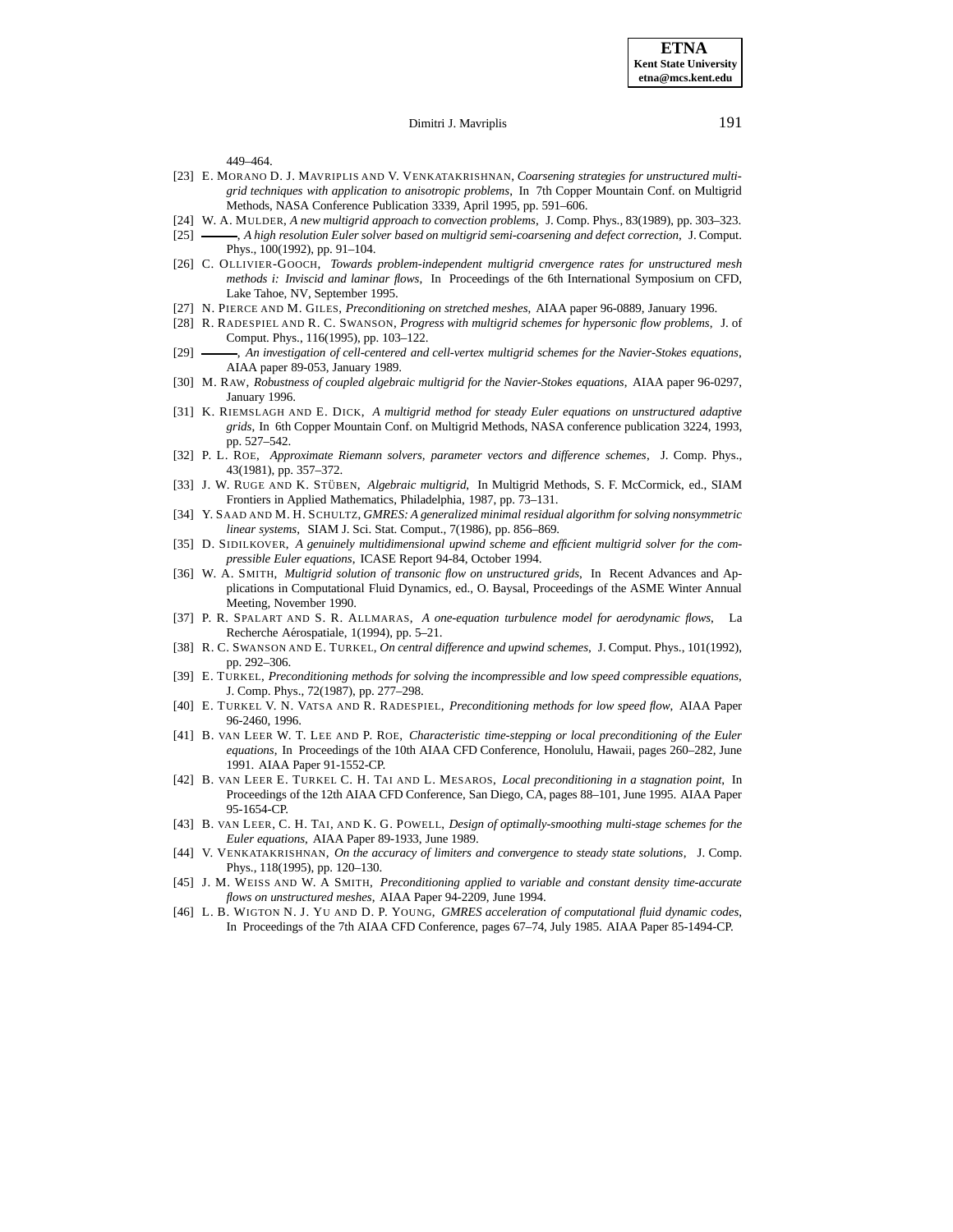

FIG. 2.1. *Median control-volumes for stretched quadrilateral and triangular elements*



FIG. 2.2. *Mixed element grid used for viscous flow calculations about NACA 0012 airfoil; Number of vertices = 4880*



FIG. 3.1. *Multigrid Convergence Rate using Explicit Smoothing and Full-Coarsening for inviscid flow over NACA 0012 airfoil*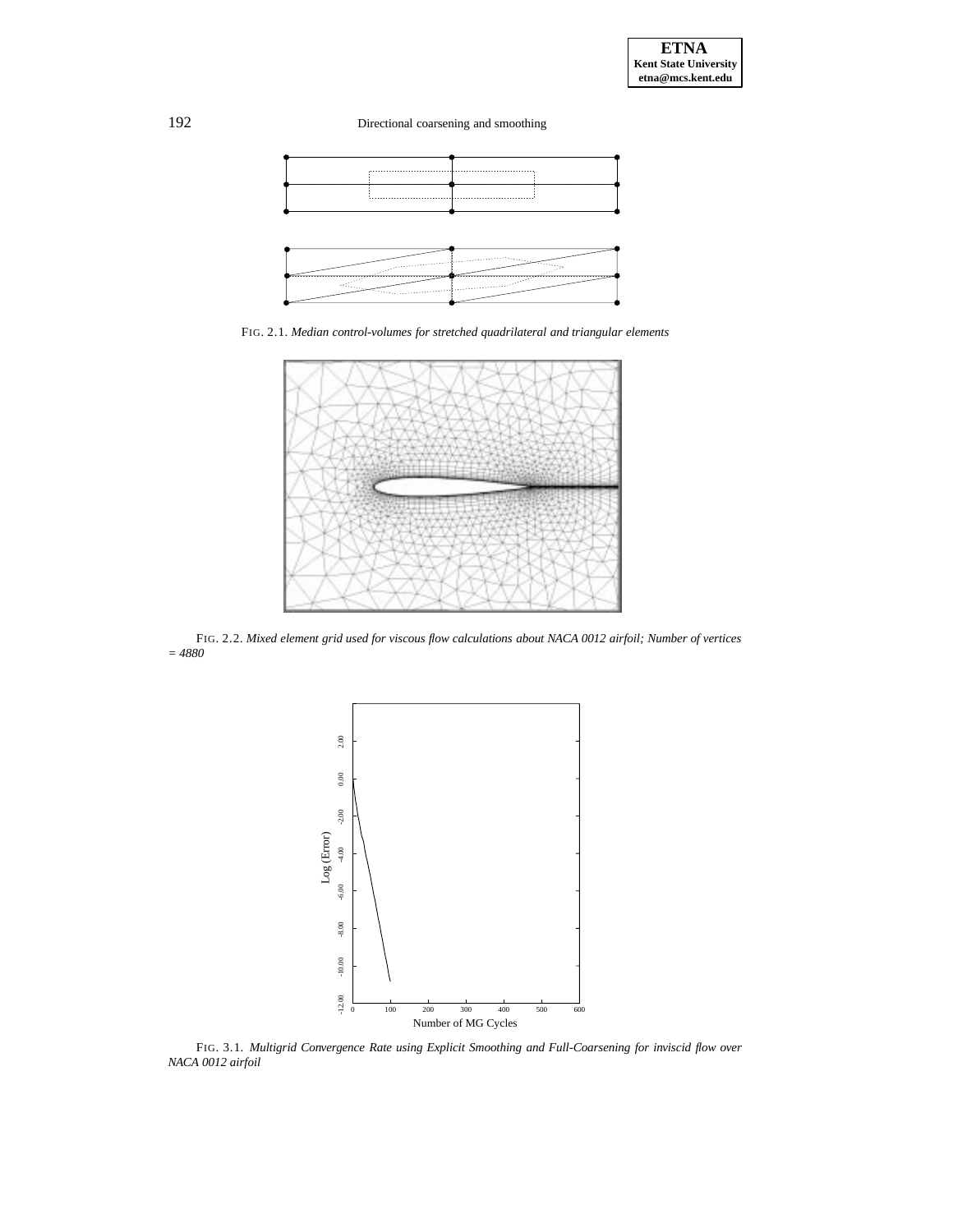**ETNA Kent State University etna@mcs.kent.edu**

Dimitri J. Mavriplis 193



FIG. 3.2. *Computed Mach contours for viscous flow over NACA 0012 airfoil*



FIG. 3.3. *Comparison of Multigrid Convergence Rate using Explicit Smoothing and Full-Coarsening versus Explicit Smoothing and Semi-Coarsening for viscous flow over NACA 0012 airfoil*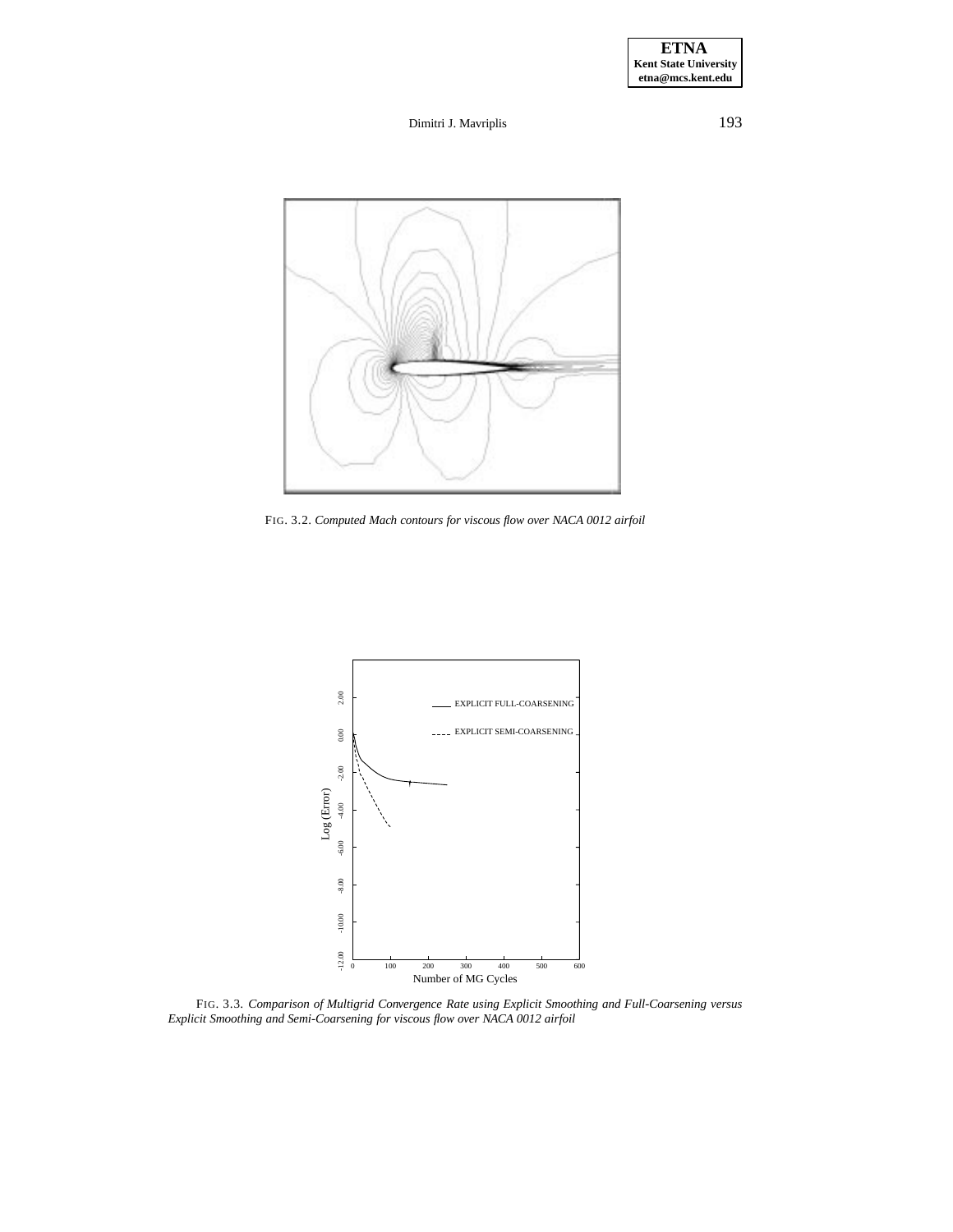

FIG. 4.1. *Implicit lines produced by the current algorithm on the grid of Figure 1*



FIG. 4.2. *Comparison of Multigrid Convergence Rate using Explicit Smoothing and Full Coarsening versus Implicit Line Solver and Full-Coarsening for viscous flow over NACA 0012 airfoil*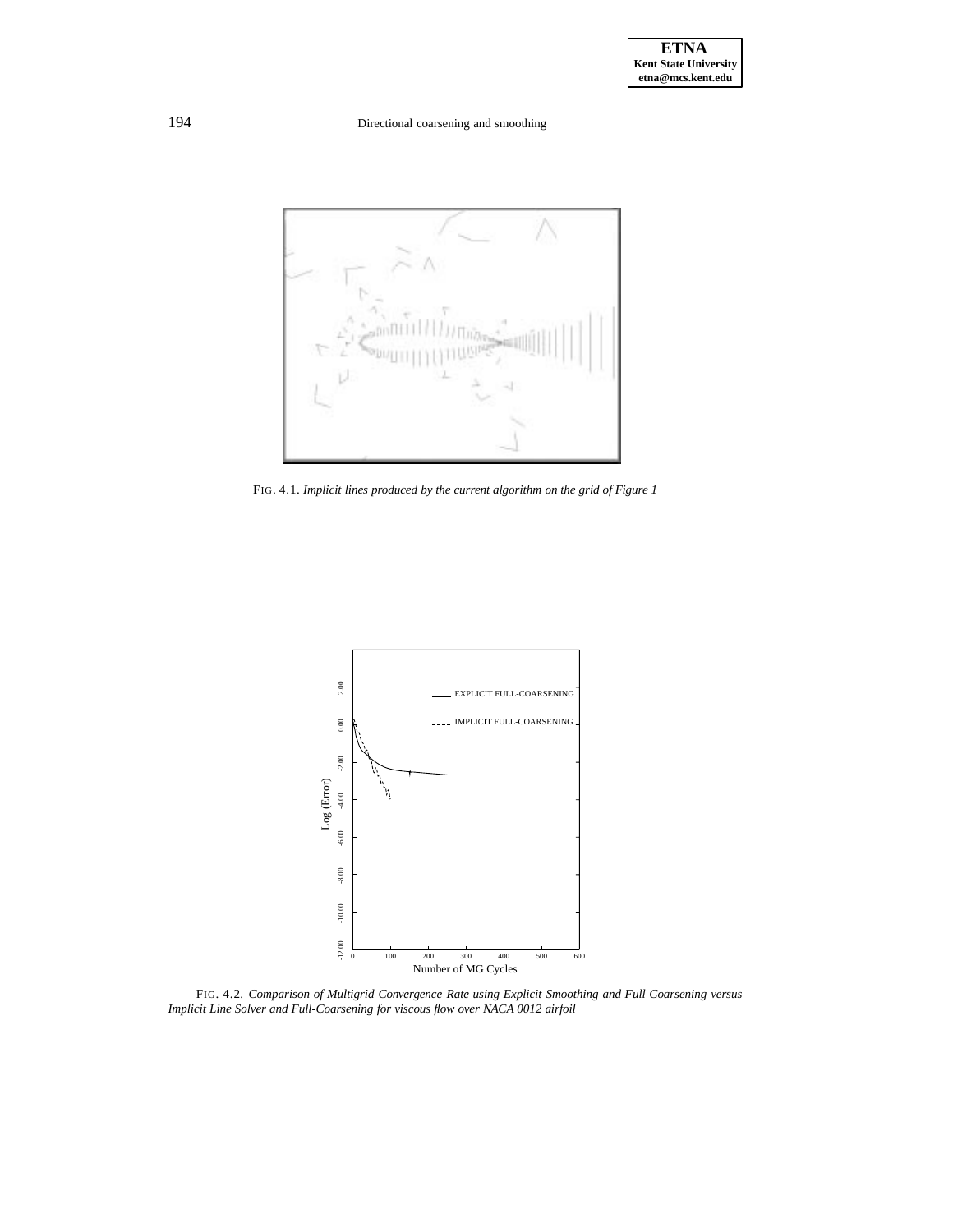

FIG. 5.1. *Multigrid Convergence Rate using Implicit Line-Solver and Semi-Coarsening for viscous flow over NACA 0012 airfoil*



FIG. 5.2. *Unstructured Grid Used for Computation of Transonic Flow Over RAE 2822 Airfoil. Number of Points = 16167, Wall Resolution =* 10−<sup>6</sup> *chords*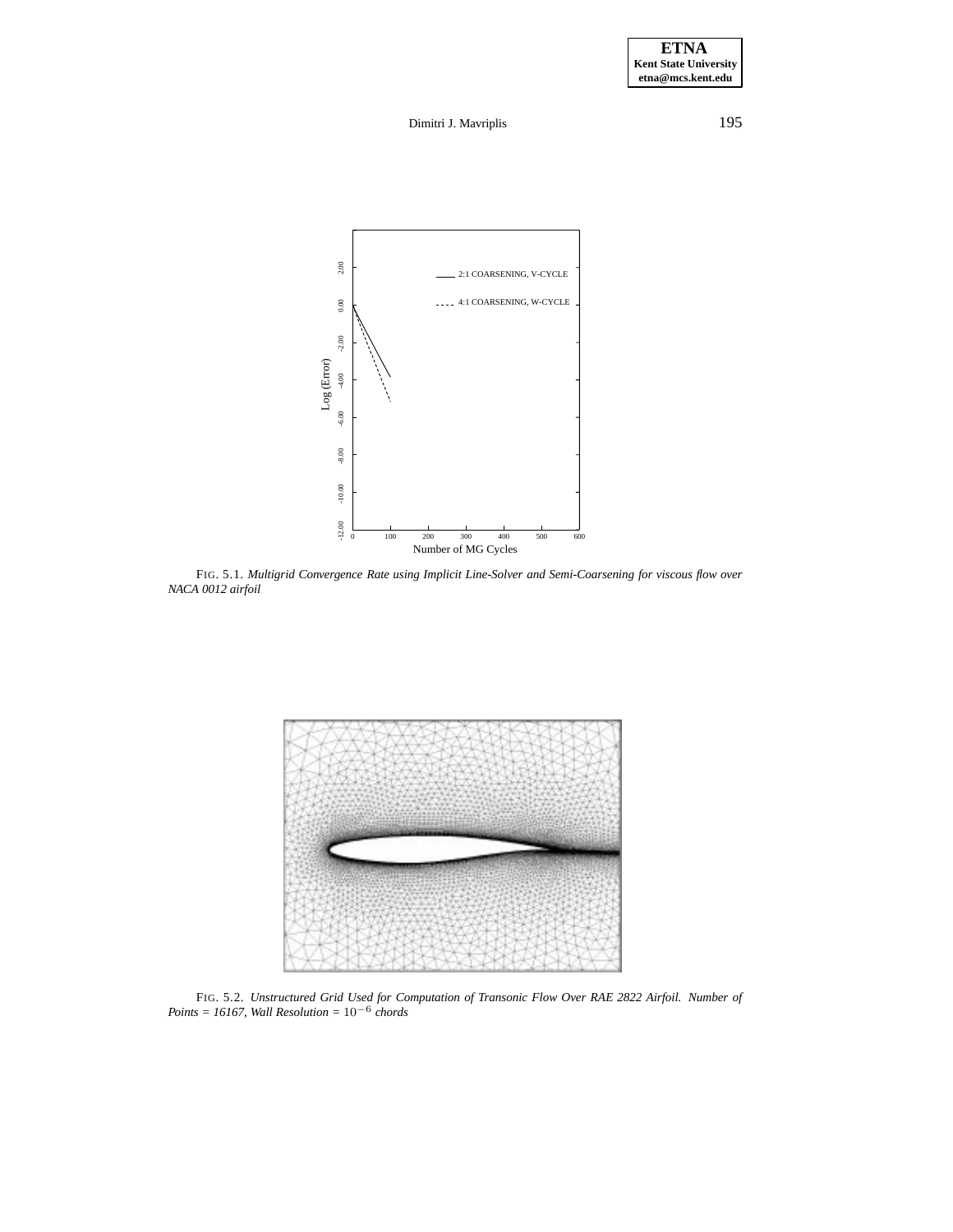

FIG. 5.3. *Computed Mach Contours on above Grid. Mach = 0.73, Incidence = 2.31 degrees, Re = 6.5 million*



FIG. 5.4. *Comparison of original explicit full coarsening multigrid algorithm and new directional-implicitcoarsening multigrid algorithm on meshes of varying degrees of anisotropy*